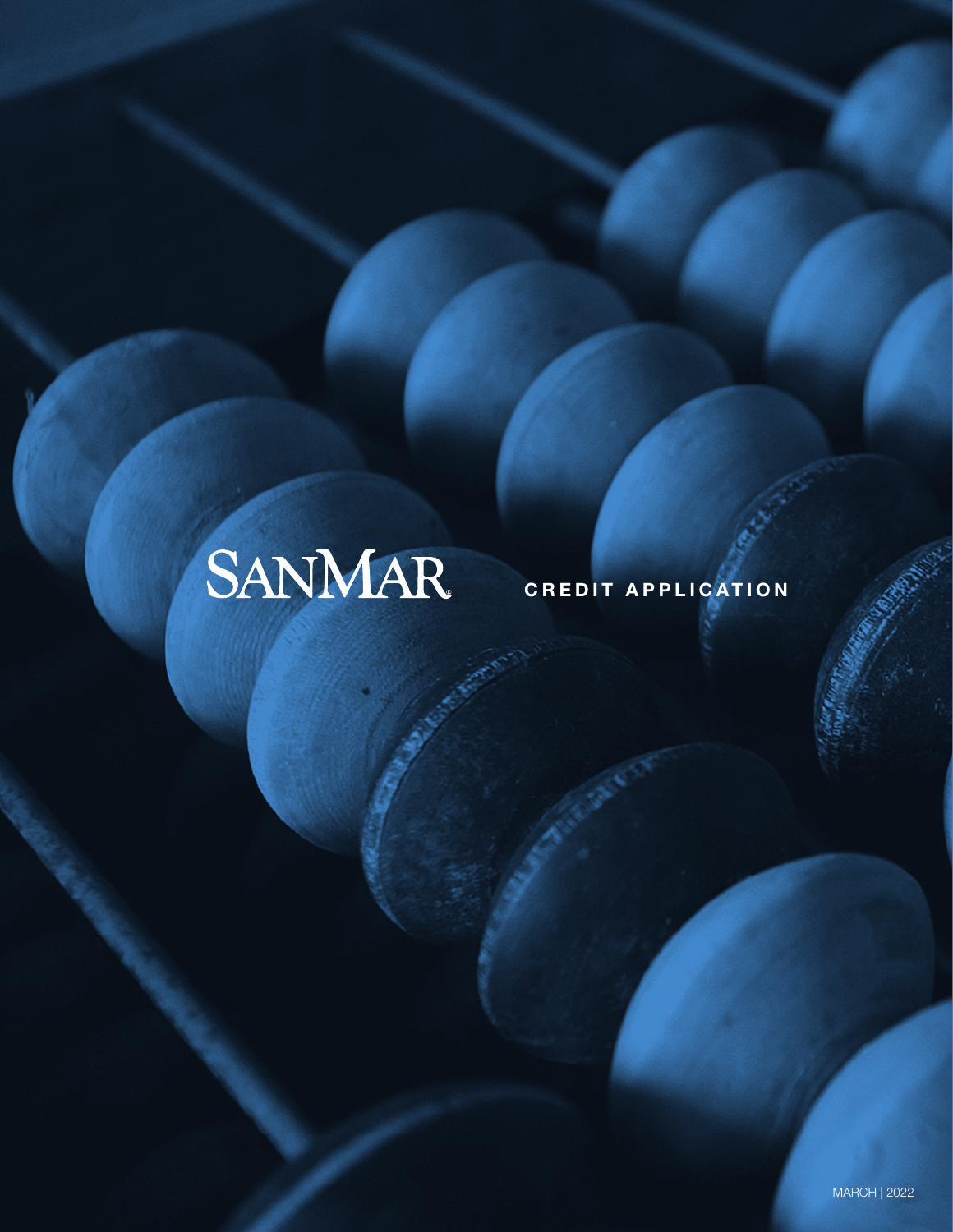## **SANMAR**

Please complete and return this form to the address below or email the form to: creditappsteam@sanmar.com

### Customer #

#### Authorization for Release of Bank Information

To Whom It May Concern,

My execution of the Credit Agreement below authorizes you to provide SanMar with information it requests regarding the status of Customer's account(s).

#### **Terms**

The undersigned, on behalf of the Customer, agrees to the following credit terms:

- 1. The information furnished in the credit application is true, complete, and accurate. SanMar is authorized to obtain a credit report and other credit information on the Customer for the purpose of evaluating the creditworthiness of the Customer in connection with this credit application and agreement. Customer further agrees to provide such additional financial information to SanMar as it requests.
- 2. Customer agrees to pay all sums as they come due pursuant to invoiced payment terms. Customer agrees to pay a monthly late charge on past due balances of 1.5% (annual rate of 18%) or the maximum rate otherwise allowed by law; and further agrees to pay reasonable attorneys' fees, expenses and costs incurred in enforcing this Agreement, including without limitation, fees and costs incurred in a bankruptcy proceeding, whether or not a lawsuit is filed. Customer consents to the personal jurisdiction of the courts of the State of Washington and agrees that venue may be placed in King County, Washington, at the option of SanMar and waives any objection Customer may have to such personal jurisdiction and/or venue. This agreement and the Terms and Conditions will be construed, and the rights, duties, and obligations of the parties will be determined in accordance with the laws of the State of Washington, without regard to its conflicts of law principles.
- 3. Customer and the undersigned individual shall remain or become liable for all amounts owing under this Agreement following a sale or transfer of Customer or its assets, or a change in the structure of Customer, unless SanMar consents to the transfer of Customer's account in writing and the transferee assumes all obligations hereunder and completes and executes a new Credit Application and Agreement. Customer shall notify SanMar in advance of any sale, transfer or change in the structure of Customer's business.
- 4. Customer grants SanMar a security interest in all goods it orders from SanMar, and all products and proceeds thereof, including accounts.
- 5. Customer has reviewed SanMar's Ordering Terms & Conditions of Sale and General Terms & Conditions of Sale at www.sanmar.com and hereby accepts and agrees to comply with those terms and conditions, along with the terms set forth in this Credit Agreement (collectively, the "Terms and Conditions"), and agrees that such Terms and Conditions supersede those contained in any purchase order or other Customer document regarding the subject matter hereof.
- 6. The undersigned individual represents and warrants that he/she is duly authorized to execute and enter into this Credit Agreement on behalf of the Customer.
- 7. SanMar has the right to terminate any extension of credit to Customer at any time without notice in the event that Customer fails to comply with this Credit Agreement, the Terms and Conditions, or any other SanMar terms and conditions.
- 8. No provision, or any part of any such provision of this Credit Agreement, which may be stricken or deemed unenforceable, shall in any way invalidate the remainder of any such provision or any other provisions of this agreement, all of which shall remain in full force and effect.

SIGNATURE OF OFFICER OR PRINCIPAL

PLEASE PRINT NAME

**DATE** 

#### Personal Guaranty

The undersigned individual (the "Guarantor") personally and unconditionally guarantees prompt payment to SanMar of any and all obligations owed by the Customer. This personal guaranty is a continuing and irrevocable guaranty of payment. Guarantor waives notice of default and nonpayment. Guarantor agrees to pay all costs, expenses and attorneys' fees incurred in enforcing this guaranty, including without limitation, fees and costs incurred in a bankruptcy proceeding, whether or not a lawsuit is filed. Guarantor consents to the personal jurisdiction of the courts of the State of Washington and agrees that venue may be placed in King County, Washington, at the option of SanMar. This personal guaranty is governed by Washington law. Guarantor consents to SanMar obtaining a credit report on Guarantor for the purpose of evaluating his/her creditworthiness, in connection with an application for business credit.

INDIVIDUAL SIGNATURE

PLEASE PRINT NAME

*This page must be signed and returned with the previous 2 pages to start the review process.*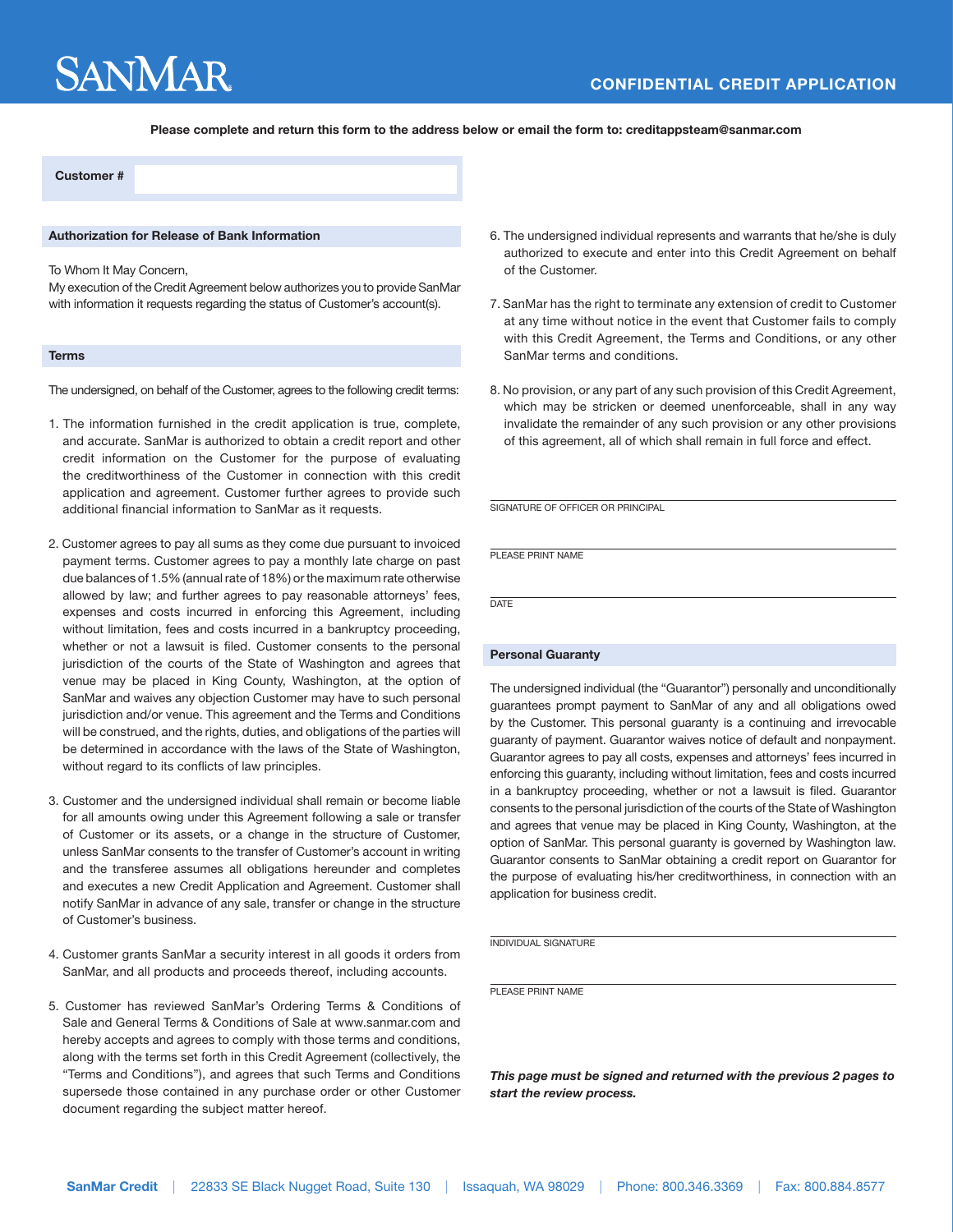## **SANMAR**

Please complete and return this form to the address below or email the form to: creditappsteam@sanmar.com

| <b>Customer#</b>                                                |                           |     | Names of Individuals, Owners, Partners, or Officers         |              |                   |  |
|-----------------------------------------------------------------|---------------------------|-----|-------------------------------------------------------------|--------------|-------------------|--|
| <b>Please Check One:</b><br><b>Net 30</b><br><b>Credit Card</b> |                           |     | 1.                                                          |              |                   |  |
|                                                                 |                           |     | <b>NAME</b>                                                 |              |                   |  |
|                                                                 |                           |     |                                                             |              |                   |  |
| DATE OF APPLICATION                                             | CREDIT LINE REQUESTED     |     | <b>TITLE</b>                                                |              |                   |  |
|                                                                 |                           |     |                                                             |              |                   |  |
| ASI#                                                            | DNB#                      |     | HOME ADDRESS                                                |              |                   |  |
|                                                                 |                           |     |                                                             |              |                   |  |
| REGISTERED BUSINESS NAME ("CUSTOMER")                           |                           |     | <b>CITY</b>                                                 | <b>STATE</b> | ZIP               |  |
|                                                                 |                           |     |                                                             |              |                   |  |
| NAME OF SUBSIDIARY OR DIVISION (IF APPLICABLE)                  |                           |     | PHONE                                                       |              |                   |  |
|                                                                 |                           |     | 2.                                                          |              |                   |  |
| PHONE                                                           | <b>FAX</b>                |     | <b>NAME</b>                                                 |              |                   |  |
| MAILING ADDRESS                                                 |                           |     |                                                             |              |                   |  |
|                                                                 |                           |     | <b>TITLE</b>                                                |              |                   |  |
| <b>CITY</b>                                                     | <b>STATE</b>              | ZIP |                                                             |              |                   |  |
|                                                                 |                           |     | HOME ADDRESS                                                |              |                   |  |
| STREET OR SHIP TO ADDRESS                                       |                           |     |                                                             |              |                   |  |
|                                                                 |                           |     | <b>CITY</b>                                                 | <b>STATE</b> | ZIP               |  |
| <b>CITY</b>                                                     | <b>STATE</b>              | ZIP |                                                             |              |                   |  |
|                                                                 |                           |     | PHONE                                                       |              |                   |  |
| <b>EMAIL</b>                                                    |                           |     |                                                             |              |                   |  |
|                                                                 |                           |     |                                                             |              |                   |  |
| <b>Structure of Business</b>                                    |                           |     |                                                             |              |                   |  |
| Corporation/LLC<br>Partnership                                  | Proprietorship            |     | <b>BUYERS NAME</b>                                          |              |                   |  |
|                                                                 |                           |     |                                                             |              |                   |  |
| DATE ESTABLISHED                                                |                           |     | ACCOUNTS PAYABLE MANAGER                                    |              |                   |  |
|                                                                 |                           |     | Are purchase orders required?                               | Yes          | $\blacksquare$ No |  |
| CORPORATION, STATE OF                                           | DATE OF INCORPORATION     |     |                                                             |              |                   |  |
|                                                                 |                           |     |                                                             |              |                   |  |
| <b>RESALE#</b>                                                  |                           |     |                                                             |              |                   |  |
| What is your primary line of business?                          |                           |     |                                                             |              |                   |  |
| Screenprinter (Exclusively)                                     | Embroiderer (Exclusively) |     |                                                             |              |                   |  |
| Embroiderer/Screenprinter                                       | <b>Uniform Dealer</b>     |     | <b>INDUSTRIAL LAUNDRY</b><br>(Please check all that apply.) |              |                   |  |
| Promo Products Dist. (Exclusively)                              | Sporting Goods Dealer     |     | Rental<br>Resale                                            |              |                   |  |
| Promo Products Dist./Embroiderer                                |                           |     |                                                             |              |                   |  |